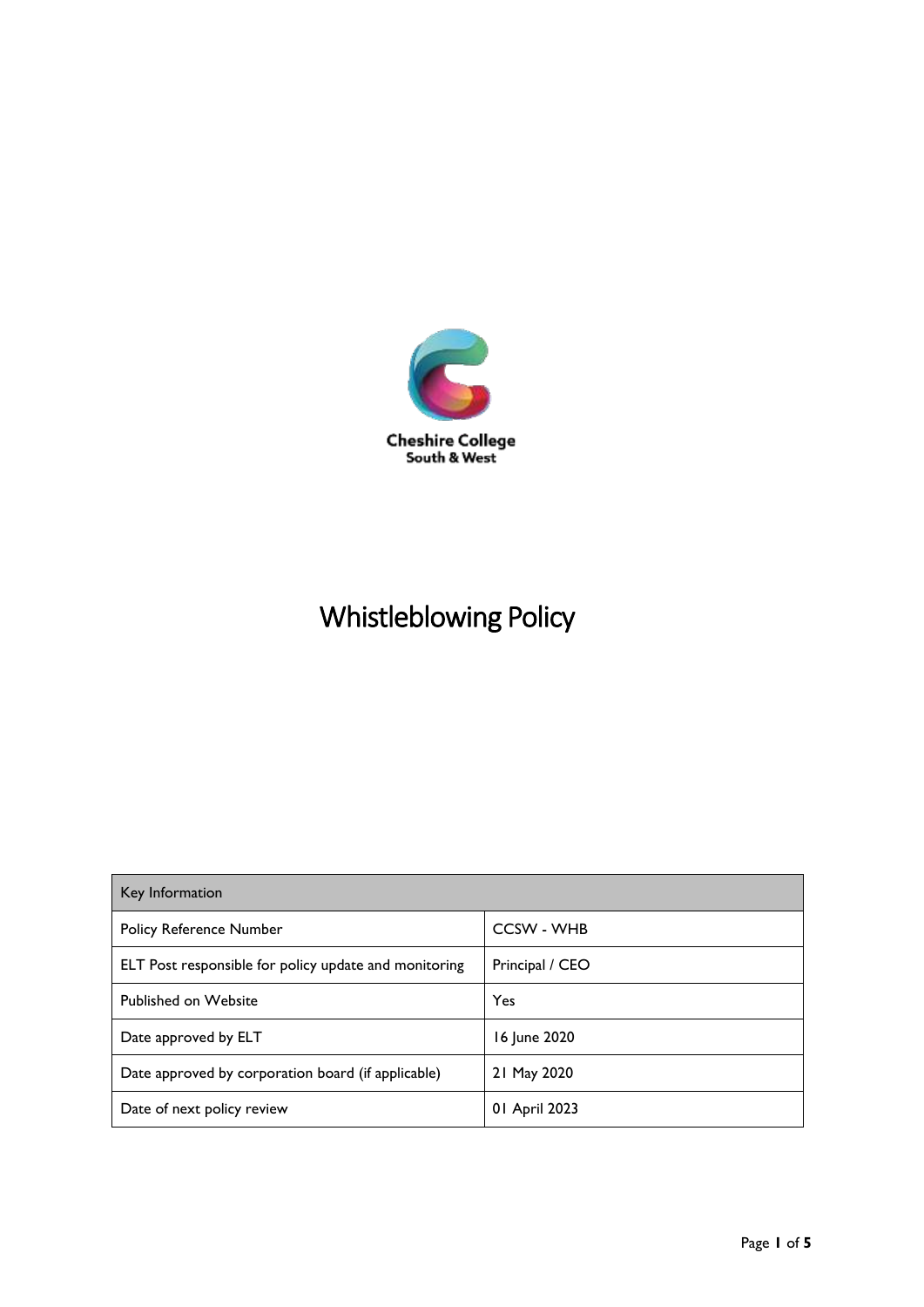# **WHISTLEBLOWING POLICY**

# **1. Purpose of this Policy**

1.1 The purpose of this policy is to encourage disclosure of concerns about malpractice in the College so that those concerns can be investigated, without fear of reprisals, so long as the concerns are genuine and made in the public interest. The meaning of 'malpractice' is explained in section 2.

# **2. Scope of this Policy**

- 2.1 This policy applies to all staff including agency staff, volunteers, contractors, and also to members of the Corporation and its supporting committees.
- 2.2 There are existing procedures in place to enable employees to raise grievances about their personal employment situation. This policy is not intended to cover concerns that fall within the scope of those other procedures, nor to provide a means of review or appeal against individual management decisions unless in each case they involve malpractice. There is no legal definition of 'whistleblowing' or of 'malpractice'.
- 2.3 Whistleblowing can be described as the action of an individual exposing evidence of wrongdoing in the context of the workplace. For the purpose of this policy, 'malpractice' in relation to the College means:
	- a. fraud, theft, corruption, bribery or other financial irregularities:
	- b. other criminal activities or dishonesty;
	- c. failure to comply with a legal obligation, the staff code of conduct, the financial regulations or the Corporation's Standing Orders;
	- d. a miscarriage of justice;
	- e. creating or ignoring a serious risk to health, safety or the environment; and
	- f. the deliberate concealment of any of the above matters (whether by other employees, contractors, the public or members of the Corporation).

# **3. Procedure for Raising Concerns**

- 3.1 Genuine concerns about suspected malpractice affecting any of the College's activities should be raised at the earliest opportunity with your line manager, a member of the Executive Leadership Team or Senior Leadership Team. If this is inappropriate, perhaps because of the seriousness of the allegations or because of who is believed to be involved, concerns should be raised with the Principal. If this too, is inappropriate, concerns should be raised with the Chair of the Corporation (directly or through the Clerk to the Corporation) or the Chair of the Audit & Risk Committee of the Corporation. In any case involving an allegation of fraud or other financial irregularities, the Chair of the Audit & Risk Committee should also be notified.
- 3.2 Concerns must be raised in writing, setting out the background, history and reasons for the concern, giving names, dates and places where possible. If you feel unable to put your concern in writing, you can telephone or meet the appropriate person and a note of your concern will be made.
- 3.3 If you raise a concern and do not want your name to be disclosed to the perpetrator of the alleged malpractice, the person(s) with whom you raise the concern will not do so without your prior approval. You should appreciate that if the investigation process is to be carried forward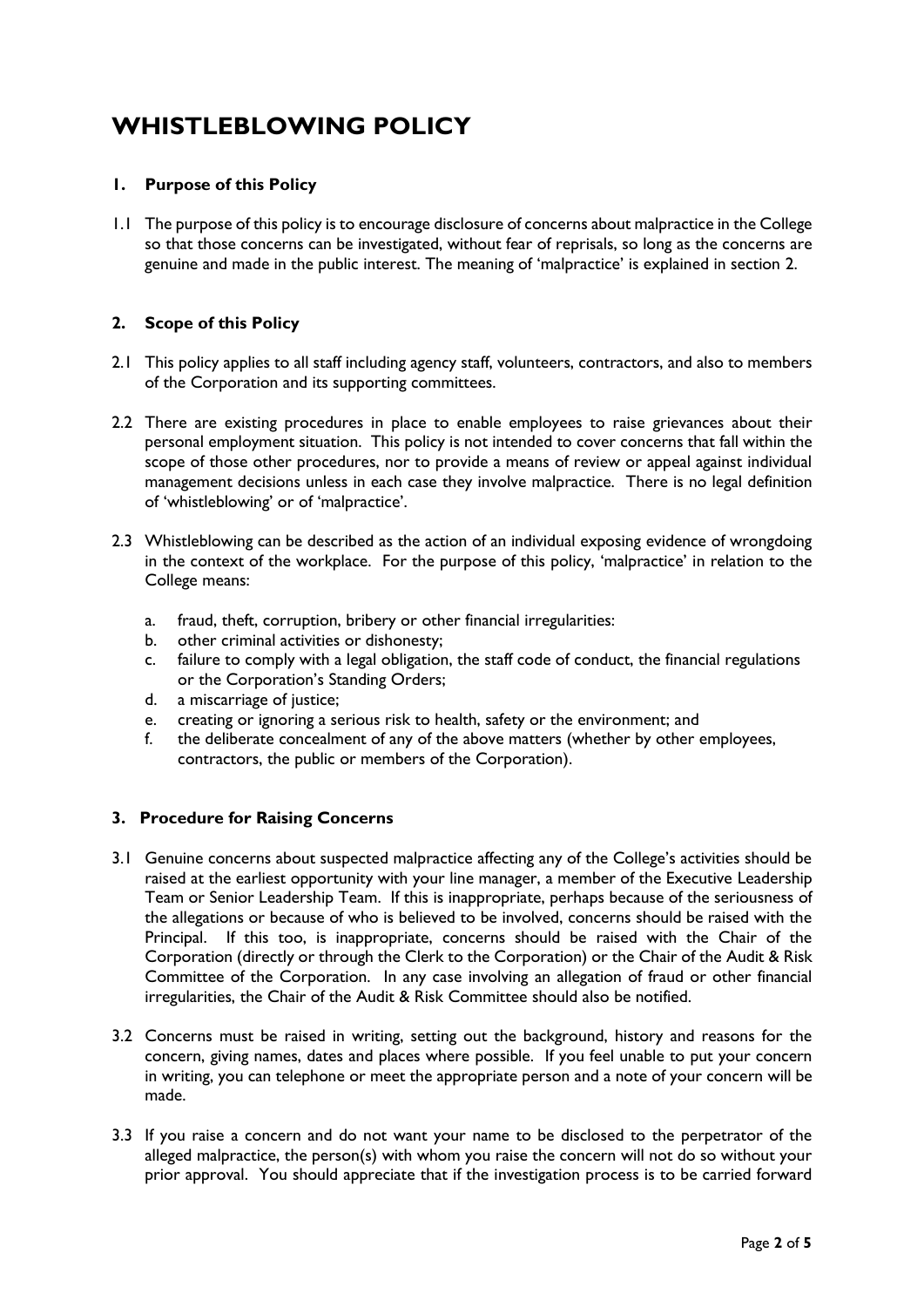effectively, your identity may have to be revealed and a statement by you may be required as part of the evidence.

3.4 If the allegation is an accusation of abuse, then the Safeguarding Procedures should be followed

#### **4. The College's Response**

- 4.1 The action taken by the College will depend upon the type of concern. The matters raised may be:
	- a. investigated internally;
	- b. reported to the police (this will normally be the case if criminal activity is suspected), the internal or financial statements auditors, or the Education Skills Funding Agency;
	- c. or any combination of the above.
- 4.2 Initial enquiries will be made promptly to decide whether an investigation is appropriate and, if so, what form it should take. Concerns which fall within the scope of specific procedures (for example, harassment or discrimination issues) will normally be referred for consideration under those procedures.
- 4.3 Some concerns may be resolved by agreed action without the need for investigation.
- 4.4 Within ten working days of your concern being received, you will normally receive an acknowledgement. Thereafter, while it is not possible to stipulate specific timescales due to the nature of investigations of this type, you will be kept generally informed on how the matter is to be dealt with and the progress and outcome of the investigation.
- 4.5 The amount of contact between the person(s) considering your concerns and you will depend on the nature of the matters raised, the potential difficulties involved and the clarity of the information provided. If necessary, further information will be sought from you.

# **5. Escalation**

- 5.1 This policy is intended to provide you with a way of raising concerns within the College. If, having used the alternatives above you are not satisfied with how the matter has been addressed and you feel it is right to take the matter outside the College, the following are possible contact points:
	- a. the financial statements auditors;
	- b. a legal adviser;
	- c. the police;
	- d. a member of parliament; or
	- e. a trade union;
- 5.2 In addition, Public Concern at Work, an independent, non-statutory charitable body, provides advice to individuals with concerns about malpractice at any time. (See Appendix 1).

# **6. Protection for Whistle-blowers and Penalties for Abuse**

6.1 The College will take reasonable action to protect you when you raise a concern which you reasonably believe to be in the public interest. Such action will be as follows: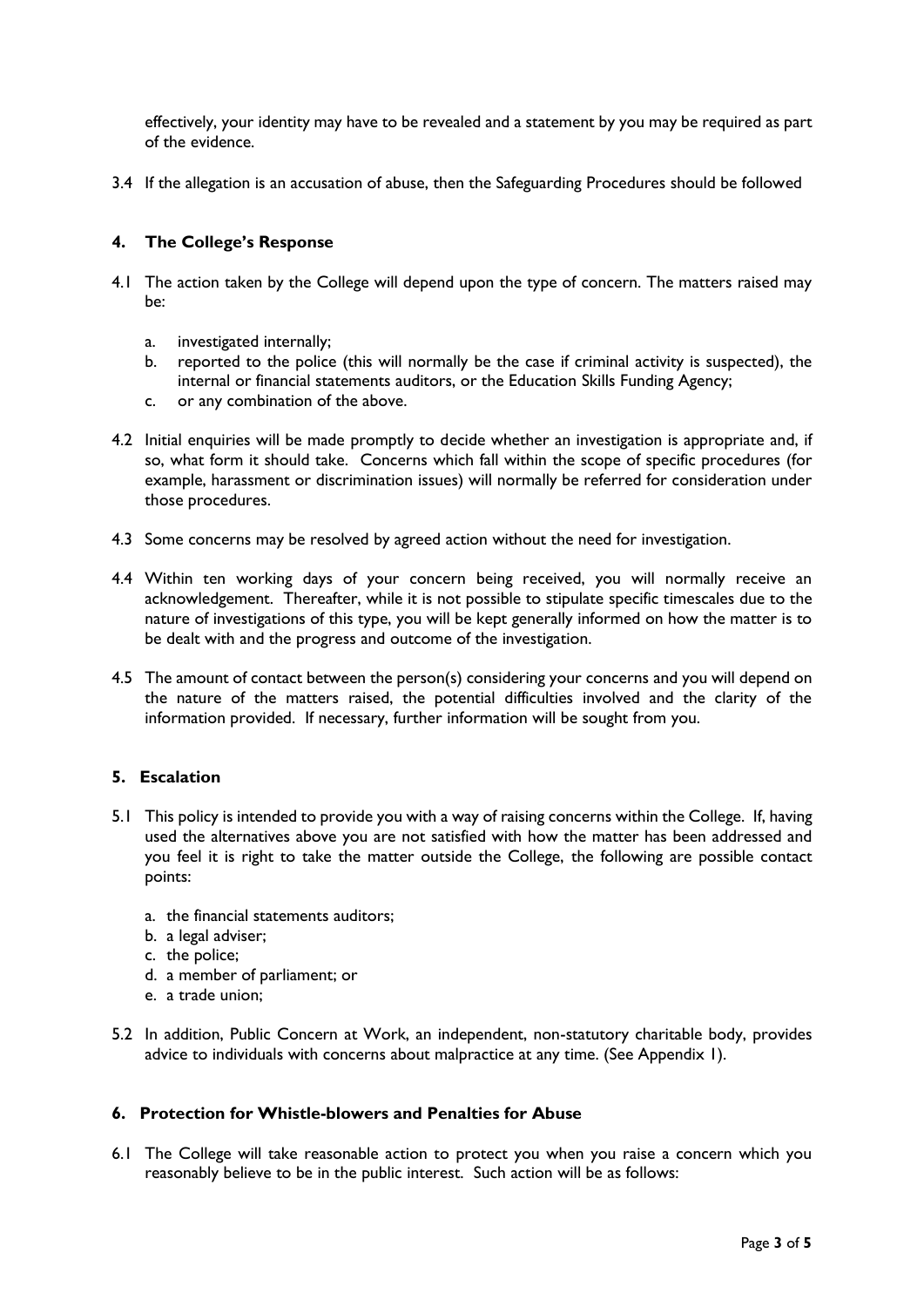- a. confidentiality clauses in contracts of employment will not be applied to the raising of such concerns under this policy; and
- b. any action designed to prevent or deter an individual from raising a genuine concern of malpractice or to victimise an individual for doing so will be regarded as a serious disciplinary offence.
- 6.2 Unless proved otherwise it will be assumed that the person using this policy has a genuine concern and is not making the disclosure for personal gain or out of personal motive, even if an investigation results in the concern proving unfounded, provided that the person using this policy had reasonable grounds for believing that the information disclosed indicated the commission of malpractice.
- 6.3 Staff must not suffer any detrimental treatment as a result of raising a genuine concern. If you believe that you have suffered any such treatment you should inform your line manager or a member of the Executive Leadership Team immediately. If the matter is not resolved, you should raise it formally using the grievance procedure.
- 6.4 This protection does not mean that if you are already the subject of disciplinary or other procedures relating to your employment, that those procedures will be halted as a result of your whistleblowing.
- 6.5 Abuse of this policy by the malicious raising of unfounded allegations will be considered a serious disciplinary offence.

#### **7. Anonymous Complaints**

- 7.1 Concerns expressed anonymously are much less powerful, can be difficult to investigate effectively and may deprive those alleged to be guilty of malpractice of part of the means by which to defend themselves. Anonymous complaints may, however, be considered at the discretion of the College, taking into account the nature and seriousness of the issues raised, the credibility of the concern and the likelihood of confirming the allegation from attributable sources.
- 7.2 Recipients of anonymous complaints should refer them to the Principal, who may, after taking into account the above factors, discuss the matter, initially informally, with the subject of the complaint. If the Principal is satisfied that the complaint is totally without foundation, the complaint will be destroyed. If the complaint relates to the Principal, it should be referred to the Chair of the Corporation or the Chair of the Audit Committee of the Corporation, who will, after taking into account the above factors, treat the complaint in the same way as above.

#### **8. Monitoring**

8.1 The Corporation will monitor the reporting of concerns under this policy as part of its monitoring of complaints generally.